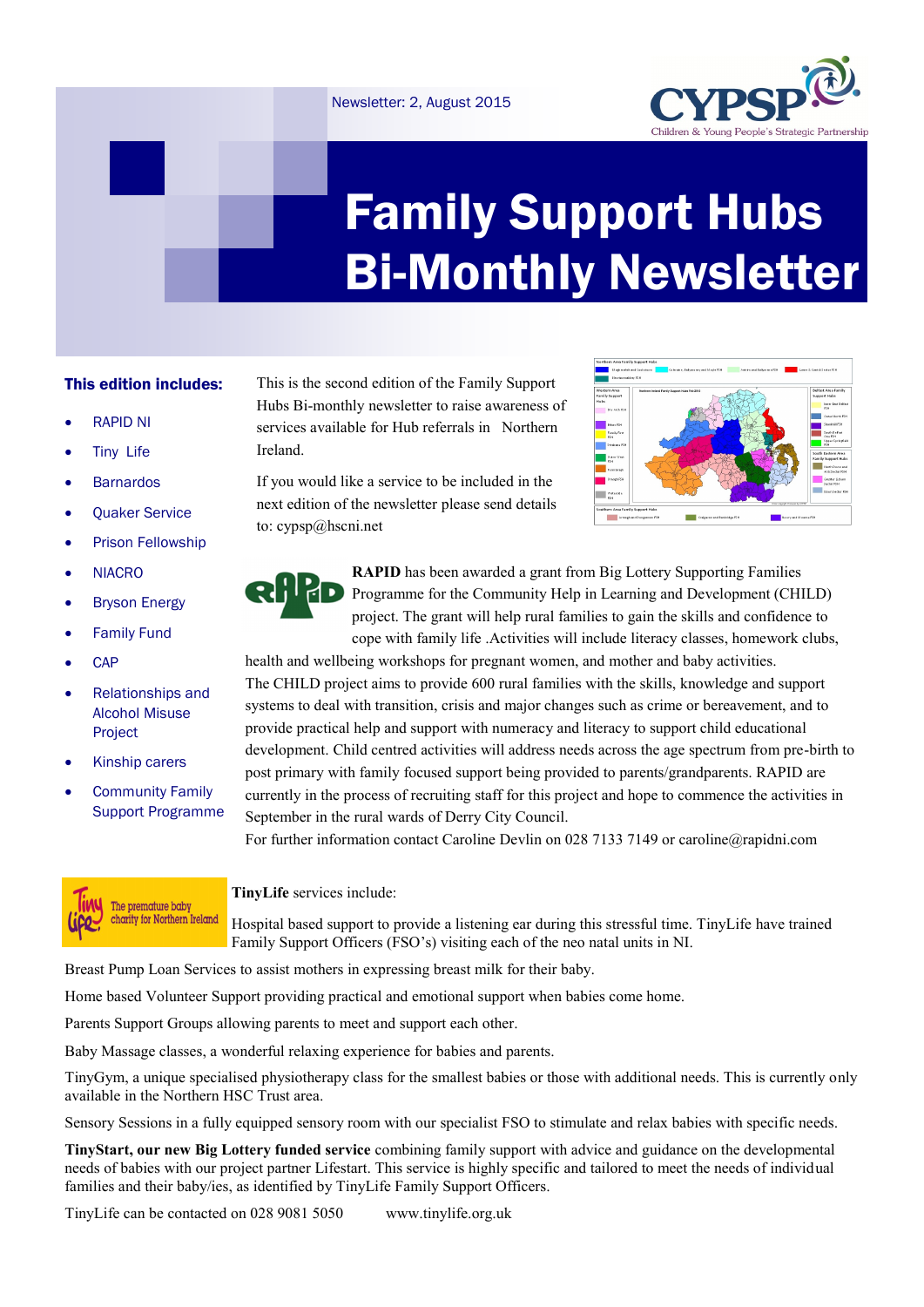# **Believe in Barnardos – supporting children and** *children* families affected by parental *i***<sup>i</sup> Barnardo's** imprisonment Imprisonment affects many people in NI

and a high percentage of families are reluctant to ask for help or support due to the stigma that is often associated with offending

Barnardos NI is working in all adult prisons in NI (Maghaberry, Magilligan, Hydebank Wood (female) Hydebank College (male) offering support and information to families where a parent is in prison.

The main focus of the work is around maintaining and supporting family relationships especially during the period of separation.

If you would like further information on the service or copies of our publications please contact our Parenting Matters service on 02890644335 or email

Deirdre.sloan@barnardos.org.uk



**Prison Fellowship** has been offering practical, emotional and spiritual support to families and children of prisoners across Northern

Ireland for over thirty years. This work is carried by our Family workers and a small team of volunteers who provide one to one support in the family home or at another suitable location.

It is our conviction that the families of those in prison who have been impacted by the criminal justice system find themselves serving a "Silent Sentence". As a family passes through the different stages of the of justice process families are often caught in the situation of trying to support everyone while at the same time feeling that they need someone who understands what they are experiencing and is willing to listen to what they are feeling. Added to this is the stigmatisation and isolation of living in a community where a family can feel trapped or at best ignored.

Prison Fellowship provides confidential, non-judgemental support, and where possible give practical help or signpost individuals to the appropriate agencies who offer the help they require.

For further information contact our office in Belfast 028 9024 3691 or email info@pfni.org



**QUAKER SERVICE** VISITORS' CENTRE AT MAGHABERRY PRISON: – open Tue-Sun all year. Provision of a range of emotional and practical support

services for families and children visiting Maghaberry Prison. These all work towards making visiting prison a less traumatic experience for families, thus encouraging continued positive family contact. Services include a cafe facility outside the prison at the Visitors' Centre where one-to-one support and information is made available (accessible in various formats), tea bar inside the prison, professional childcare service for children over 2 years of age inside the prison and at the visitors' centre. Shuttle transport is provided from Moira Train Station to the Visitors' Centre twice daily and regular runs between the actual prison and the Visitors' Centre, 6 days per week. 5 special family centred themed weeks are held during the year and we work alongside prison staff to facilitate child centred visits each Saturday where fathers have a special opportunity to bond with their children in the main prison children's play area. Quaker Service facilitates a family support group for families of people in prison on the 3rd Wednesday every month from 11am to 1pm at Frederick Street Friends Meeting House, Belfast. More information on all above can be obtained from the Centre Manager, Melanie Hanna, 028 92611213.



**Family Links** is a NIACRO service which is offered to the families of people in prison.

We provide both practical advice and emotional support to help people cope with

what can be a lonely and difficult experience, especially for children. This can include providing information about visiting a person in prison, advice on financial management and support, and help to access services and engage with schools and the community.

NIACRO is a voluntary organisation which works to reduce crime and its impact on people and communities. We are an independent organisation and we are here to help you.

For more information, visit www.niacro.co.uk or contact the Family Links team on niacro@niacro.co.uk or 028 9032 0157.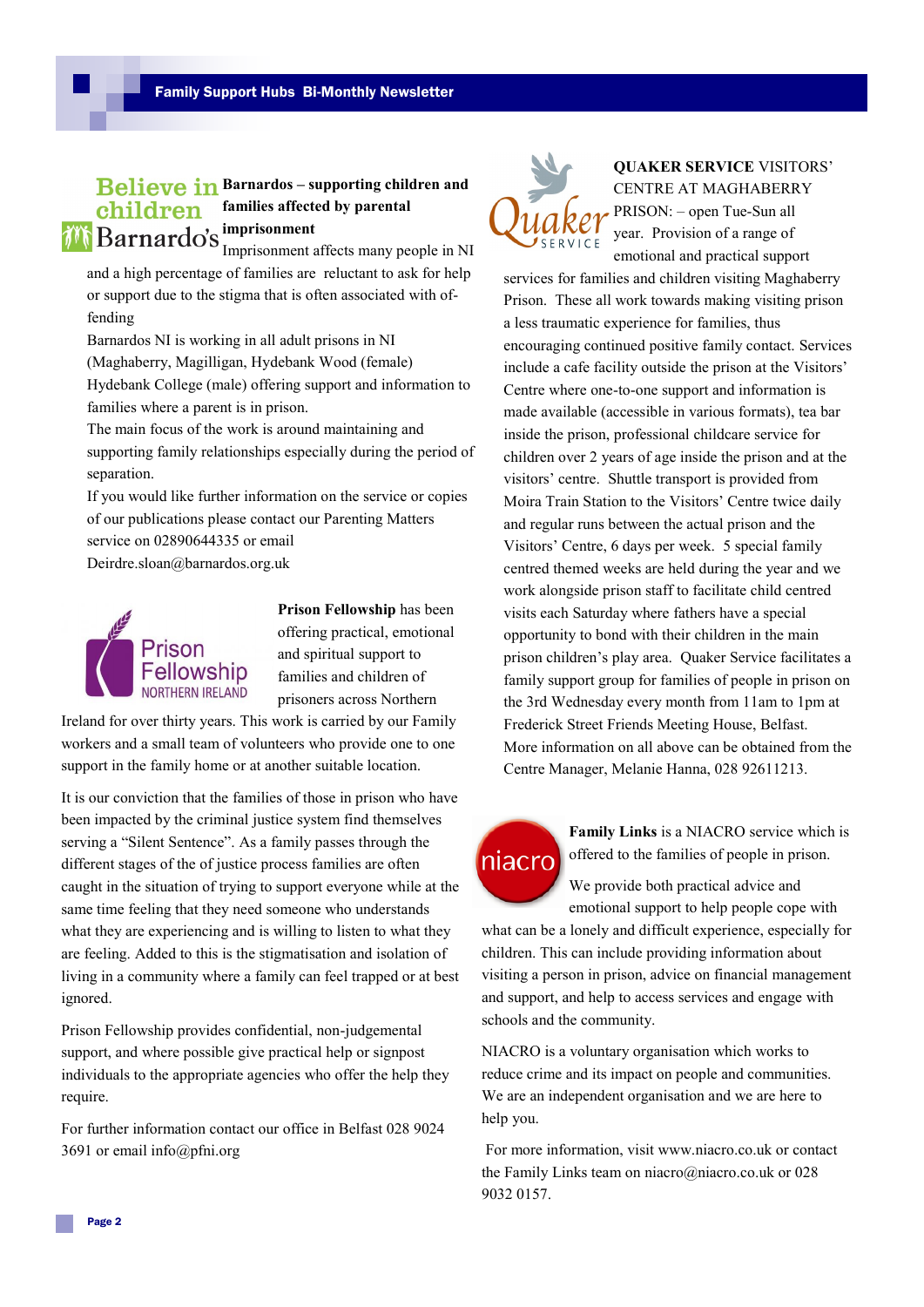

#### **Bryson Energy Services – Available throughout NI**

Bryson Energy's New Health Routes project is making it easier for families with children to access grant schemes for insulation and new heating systems. Our service includes advice to any family on fuel Building Belter Futures budgeting, cheaper electricity tariffs and general energy saving advice for the home. The grant schemes are free to families on low incomes.

Cold, damp homes affect the health and well being of a family. Young children are amongst the most vulnerable. This project helps families susceptible to fuel poverty make the home warmer as well as reducing energy costs. We encourage families to prepare their home for the autumn and winter seasons.

Our service is open to any household in NI. Families can contact us directly or can be referred to the Project Manager, Rory McManus on 02890734275 or rmcmanus@brysonenergy.org;



**The Family Fund** is the UK's largest provider of grants to low-income families raising disabled and seriously ill children. It can be a struggle financially, emotionally and physically for families raising a disabled or seriously ill child, and these grants help break down many of the barriers families face and ease the additional daily pressures. We can help with essential items such as washing machines, fridges and clothing but can also consider grants for sensory toys, computers and much needed family breaks together. Last year, we helped over 4,000

families in Northern Ireland and we are keen to help as many families as possible.

You can apply to the Family Fund if you live in Northern Ireland, are a parent or carer of a disabled or seriously ill child or young person aged 17 or under and have evidence of your entitlement to one of the following: Universal Credit, Child Tax Credit, Working Tax Credit, Income based jobseeker's allowance, Income Support, Incapacity Benefit, Employment Support Allowance, Housing Benefit and pension credit. We use our own disability criteria to determine whether a child is eligible, but you do not need to wait for a diagnosis for your child to make an application for a grant if you think your child may meet our disability criteria.

If you think your child or young person may meet the Fund's criteria, please consider applying. For further information, please visit our website at http://www.familyfund.org.uk. You can also contact Ross McCrea, Country Development Manager for Northern Ireland, on 028 9047 2920 or rmc@familyfund.org.uk.

# CALL FREE ON 0800 328 0006



#### **CAP Debt Help, Job Clubs and Money Course**

Whether you're feeling the weight of debt, struggling to find work or just need a bit of help budgeting – we're here to help. We're helping over 38,000 people a year through our free debt help, job clubs and CAP Money Courses.

Across Northern Ireland, we have a network of 18 debt counselling centres; 96 churches running a money education programme, the CAP Money Course and 6 CAP Job Clubs for unemployed people.

All our services are given freely for everyone regardless of age, gender, faith or background.

To find out where your nearest Debt Centre, Job Club or CAP Money Course is then just use the postcode search on our website here: https://capuk.org/i-want-help or call us on for free on 0800 328 0006.